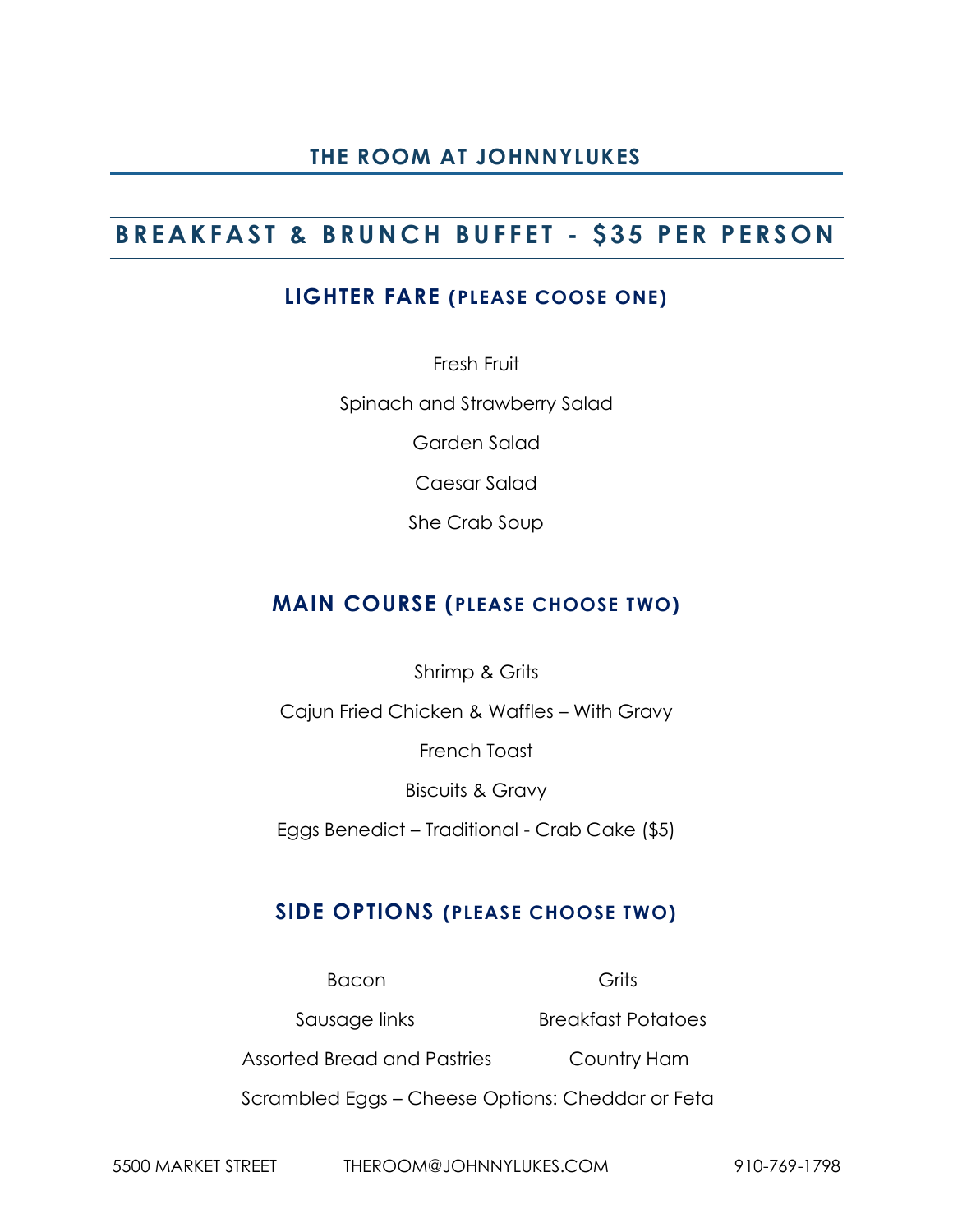# **L U N C H B U F F E T - \$ 4 0 P E R P E R S O N**

#### **LIGHTER FARE (PLEASE CHOOSE ONE)**

Fresh Fruit Spinach and Strawberry Salad Garden Salad Caesar Salad She Crab Soup or Seasonal Option

### **MAIN COURSE (PLEASE CHOOSE TWO)**

#### **SANDWICH OPTIONS ENTRÉE OPTIONS**

Meatball Sliders **Crab Cakes** 

Pulled Pork Sliders Bourbon Glazed Salmon

Chicken Salad Croissants Pesto Penne Pasta

Janes Addiction Sliders **Pork Tenderloin** 

Cheeseburger Sliders **Lemon Chicken** 

Protein Options for Janes and Pasta: Chicken (\$3), Shrimp (\$5), or Scallops (\$8)

# **SIDE OPTIONS (PLEASE CHOOSE TWO)**

Skillet Beans **Rice Pilaf Coleslaw** 

Macaroni and Cheese Roasted Potatoes Mixed Vegetables

5500 MARKET STREET THEROOM@JOHNNYLUKES.COM 910-769-1798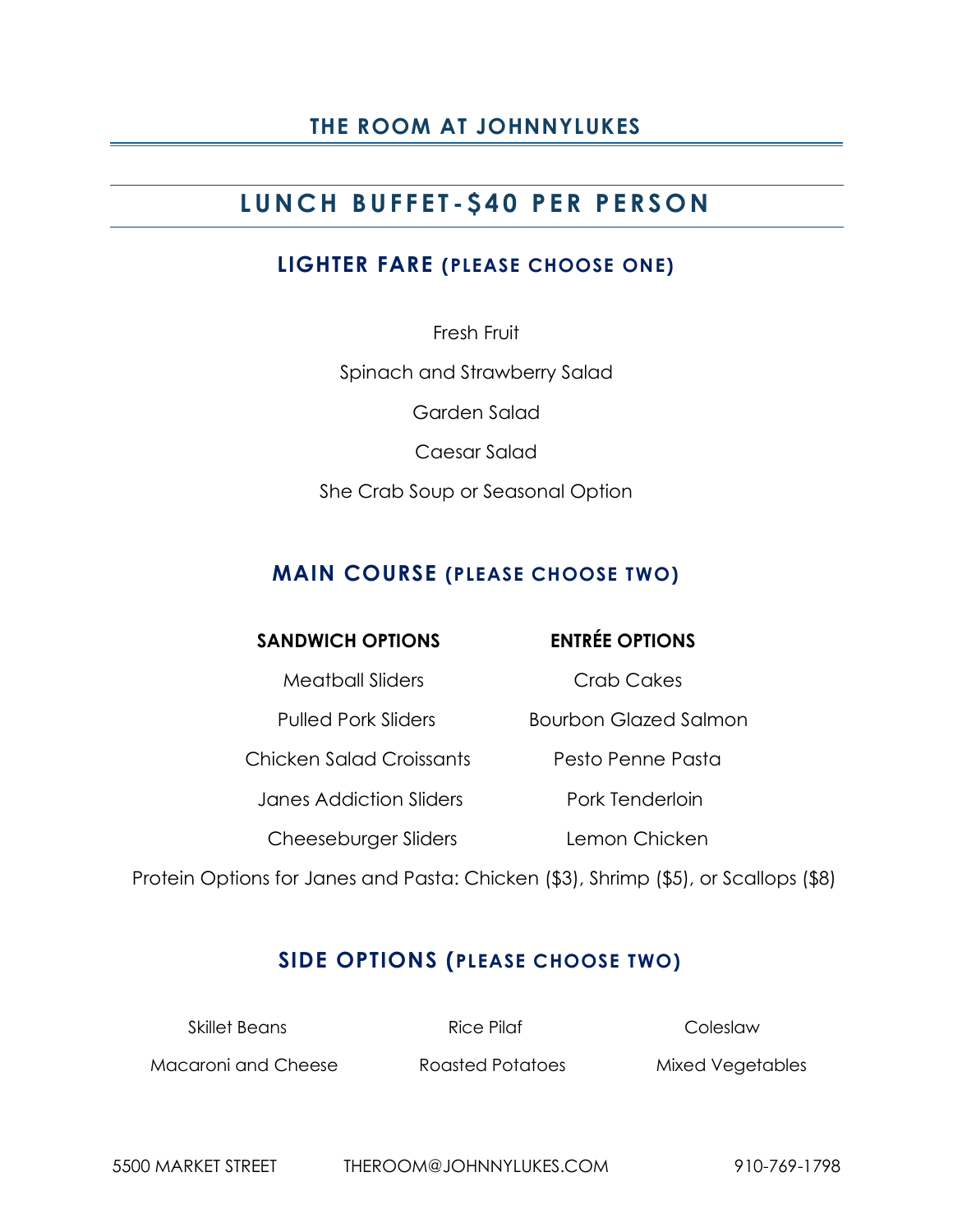# **D I N N E R B U F F E T - \$ 5 0 P E R P E R S O N**

#### **LIGHTER FARE (PLEASE CHOOSE ONE)**

Spinach and Strawberry Salad Garden Salad Caesar Salad She Crab Soup or Seasonal Option

# **MAIN COURSE (PLEASE CHOOSE TWO)**

|                                                                                 | Chicken Marsala                    | <b>Fried Flounder</b>            |
|---------------------------------------------------------------------------------|------------------------------------|----------------------------------|
|                                                                                 | Chicken Parmigiana                 | Eggplant Rollatini               |
|                                                                                 | <b>Bourbon Glazed Salmon</b>       | <b>Bacon Wrapped Meatloaf</b>    |
|                                                                                 | Cheese Tortellini with Vodka Sauce | Prime Rib Carving Station (\$10) |
| Protein Options for Tortellini: Chicken (\$4) - Shrimp (\$6) - Scallops - (\$8) |                                    |                                  |

#### **SIDE OPTIONS (PLEASE CHOOSE TWO)**

| Southern Cole Slaw         | Rice Pilaf                            |
|----------------------------|---------------------------------------|
| <b>Scalloped Potatoes</b>  | Skillet Beans                         |
| Vegetable Medley           | Macaroni and Cheese                   |
| Cheese or Mushroom Risotto | <b>Roasted Garlic Mashed Potatoes</b> |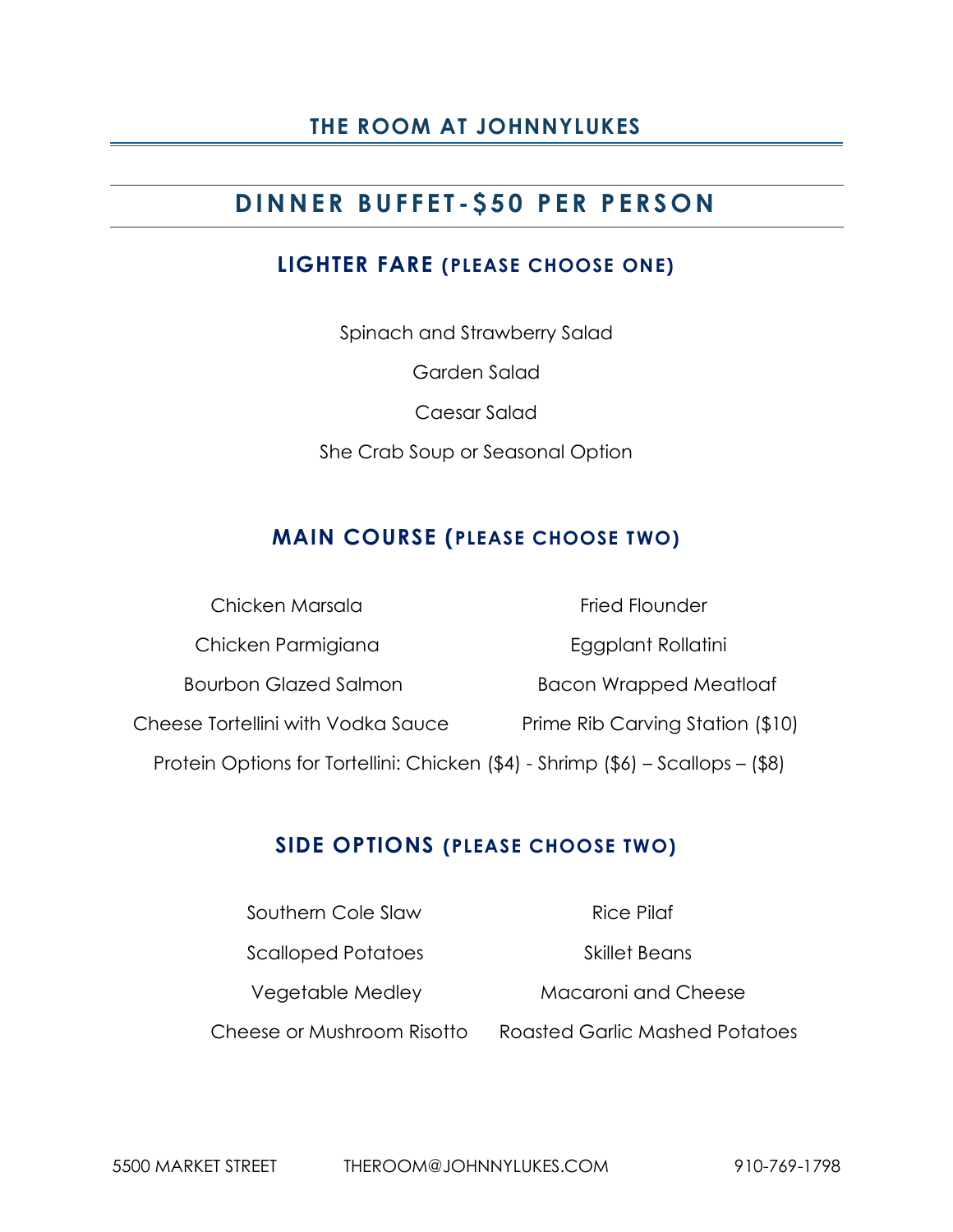# **P L A T E D D I N N E R O P T I O N S - \$ 7 0 P E R P E R S O N**

#### **FIRST COURSE (PLEASE CHOOSE TWO)**

Spinach and Strawberry Salad

Garden Salad

Caesar Salad

She Crab Soup or Seasonal Selection

#### **MAIN COURSE (PLEASE CHOOSE THREE)**

Pork Tenderloin with Apricot Glaze, paired with Roasted Garlic Mashed Potatoes and Grilled Asparagus

Grilled Grouper Piccata over Vegetable Risotto

Hand-Cut Filet topped with a Port Wine Demi-Glaze, paired with Roasted Garlic Mashed Potatoes and a Vegetable Medley

Lemon Pesto Chicken over Rice Pilaf with Grilled Asparagus

New Zealand Lamb Chops (5) paired with Mushroom Risotto and a Vegetable Medley

Prime Rib with Au Jus, served alongside Potatoes Au Gratin and Brussel Sprouts

#### **DESSERTS (PLEASE CHOOSE TWO)**

House made Crème Brule – Available in Assorted Flavors

Chocolate Torte with Vanilla Ice Cream

New York Cheesecake

5500 MARKET STREET THEROOM@JOHNNYLUKES.COM 910-769-1798